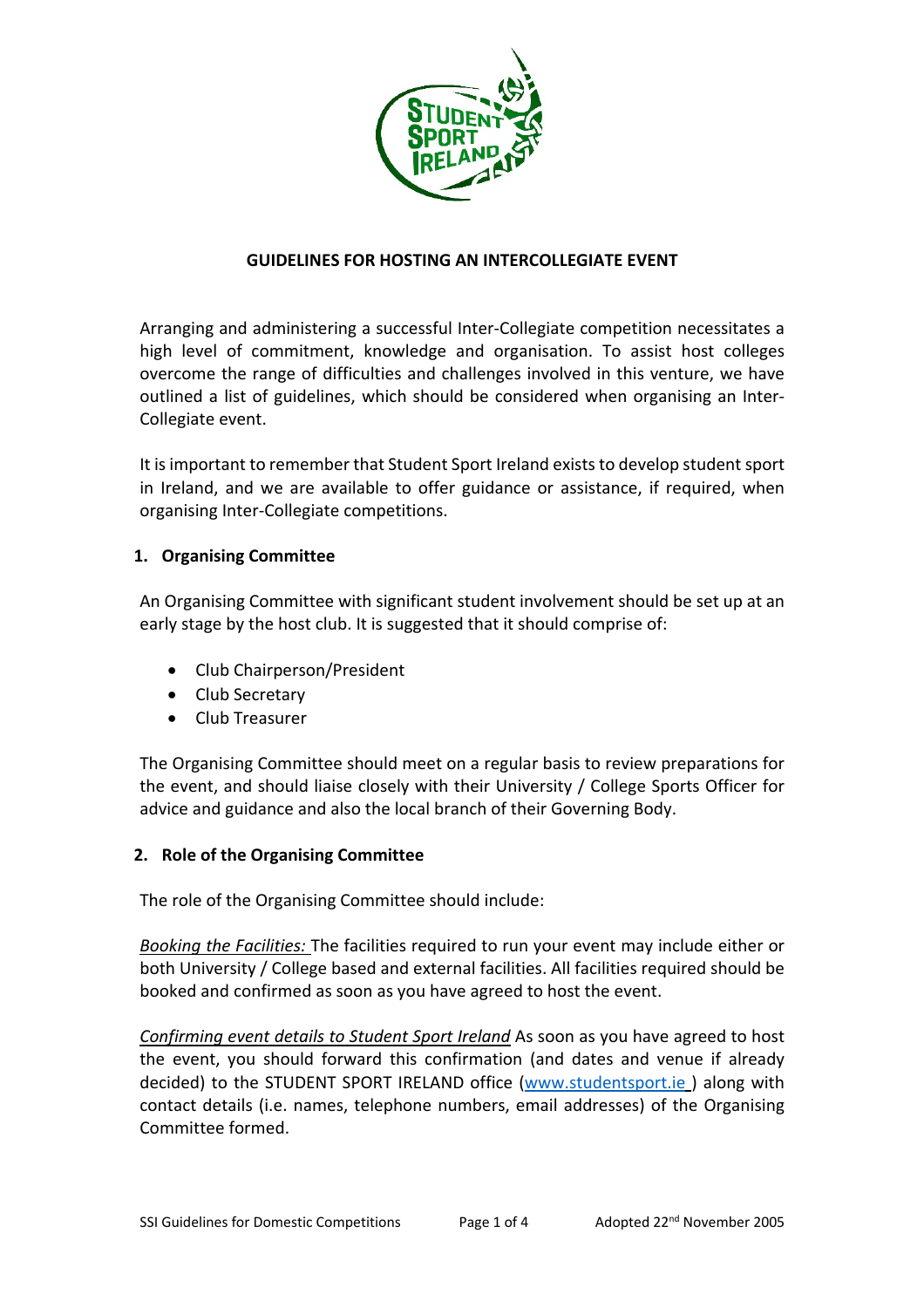*Costing the event:* The Organising Committee should include all likely expensesin your budget preparation. These will include but are not limited to:

Hire of facilities/equipment (if necessary) Umpires/Referees fees & expenses Purchase of Trophies Competition dinner (if applicable)

*Insurance:* Check thoroughly with your University / College about issues pertaining to public liability insurance cover for the event. Advise participants to check their own insurance cover, as many college policies do not provide for public liability or personal accident cover

# **3. First Aid**

It is imperative as organisers of a sporting event, that you arrange adequate first aid provision for the duration of the competition. This is vitally important whether the event istaking place indoors or outdoors and should be organised in consultation with your University / College Sports Officer.

# **4. Financing the Event**

There are a number of options open to each University to assist in financing the costs of the event. These include:

- Grant from Student/Athletic Union
- Grant from University / College
- Sponsorship
- Entrance fee per team
- Fundraising events

# **5. Accommodation**

Each participating team is responsible for booking for and paying for their own accommodation. However, it is important that the Host University / College send a comprehensive list of accommodation available in that area to each of the participating colleges. This list should detail all hotels, guesthouses / B&B's and youth hostels with relevant addresses and telephone numbers. This information should be sent to the participating colleges at least two months prior to the event.

# **6. Communication**

The host club should inform the participating colleges of contact details for information about the competition. In addition, all participating teams should be encouraged to provide up-to-date information on their club officers  $-$  i.e. names, telephone numbers and e‐mail addresses.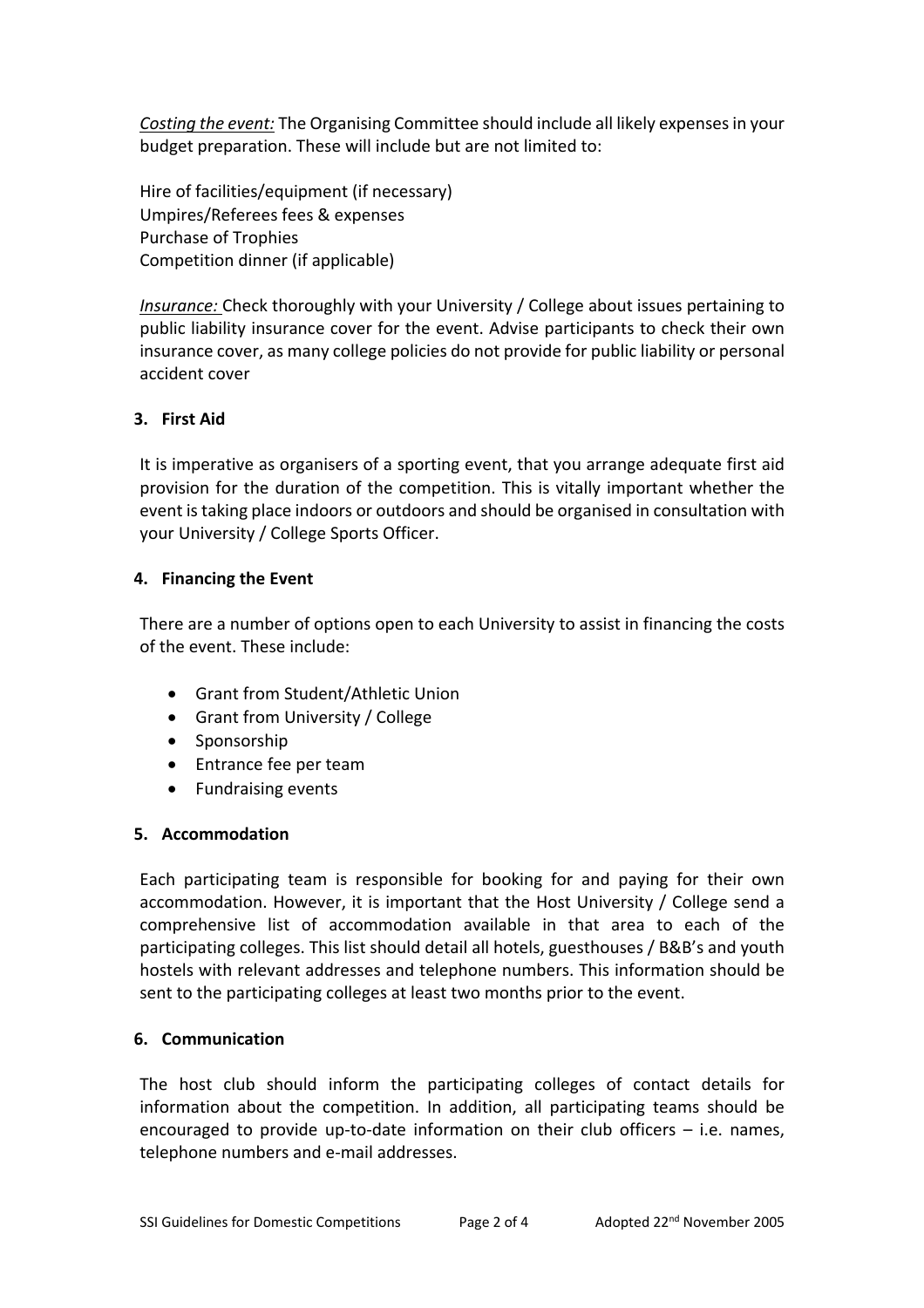The Organising Committee should compile an 'Information Pack' to be sent to all Colleges. This 'Information Pack' could include the timetable of events for the competition and contact details for further information. This pack should be sent to each participating college at least one month prior to the competition.

All club websites, if external to the College domain should adhere to their respective hosts guidelines.

# **7. Captains' Meeting**

It is important that the Organising Committee schedule a Captains' Meeting on the first day of the competition. This Meeting should be attended by the Organising Committee, the University / College Sports Officer and two club members from each of the Universities/Colleges. At this meeting discussions should be held on:

- Competition Rules
- Confirmation of the competition schedule
- Code of Conduct
- Selection of Representative Team (if applicable)
- Initiation of Irish University Association (if not already in place)

#### **8. Award Presentations**

It is advised that awards should be presented immediately after the tournament final has finished.

### **9. Entertainment**

Any entertainment that is arranged should follow the guidelines set out in the Student Sport Ireland Alcohol Policy. (Available on www.studentsport.ie )

### **10. Event Banquet**

Student Sport Ireland no longer supports the hosting of event banquets as part of an official intervarsity event.

### **11. Publicity**

It isimportant that each competition should receive adequate publicity. Responsibility for this area should be delegated to a member of the Organising Committee, who should notify the local press about the competition and advise the media of results and details throughout the competition.